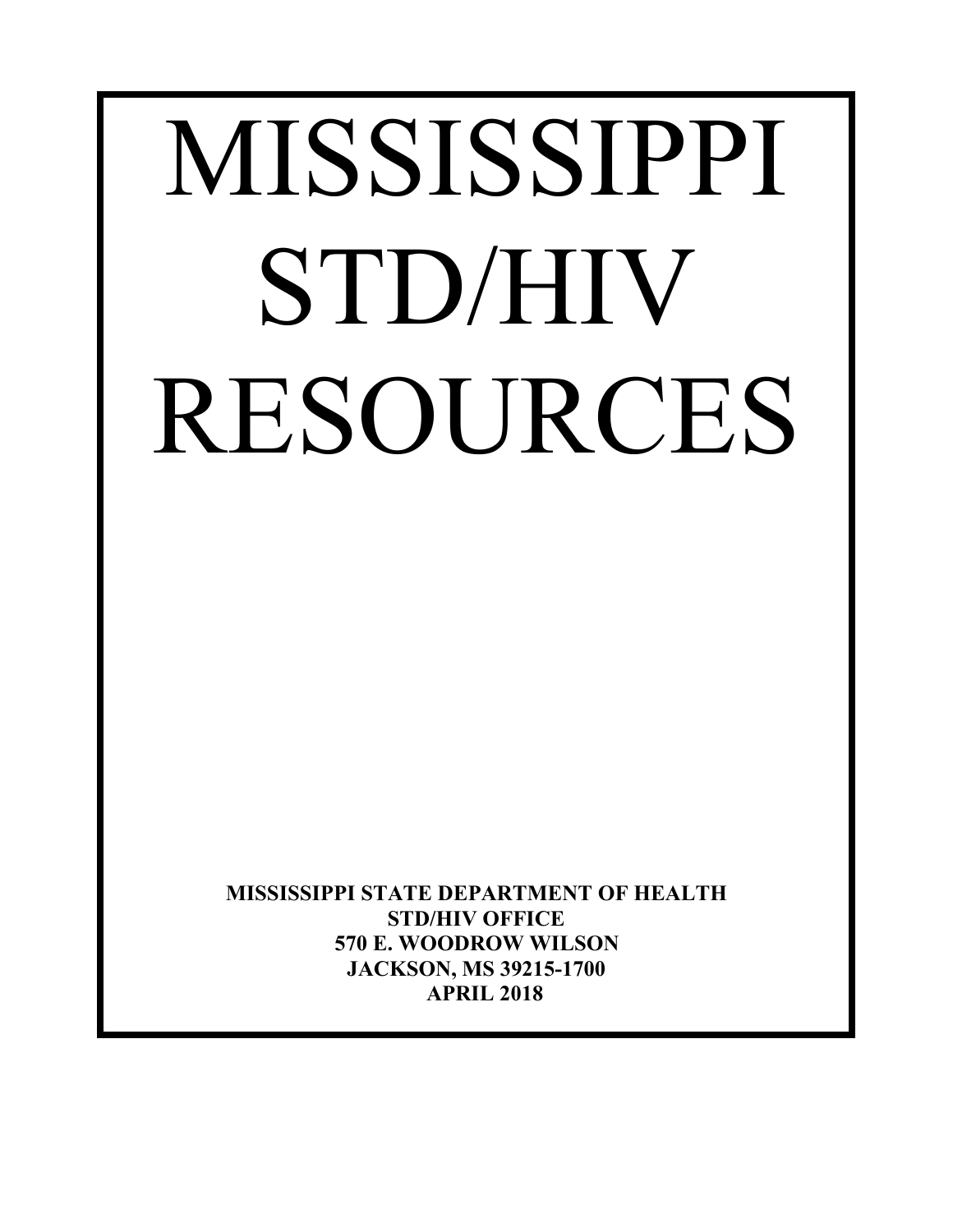# **Table of Contents**

| AaRON E. HENRY COMMUNITY HEALTH SERVICES CENTER, INC 9              |  |
|---------------------------------------------------------------------|--|
|                                                                     |  |
|                                                                     |  |
|                                                                     |  |
|                                                                     |  |
| ALTERNATIVES FOR LIFE TREATMENT & RECOVERY, LLC 9                   |  |
| AMERICAN RED CROSS CAPITAL RIVER MISSISSIPPI CHAPTER10              |  |
|                                                                     |  |
|                                                                     |  |
| <b>CENTER FOR INDEPENDENT LEARNING/THE FRIENDSHIP CONNECTION 10</b> |  |
|                                                                     |  |
|                                                                     |  |
|                                                                     |  |
|                                                                     |  |
|                                                                     |  |
|                                                                     |  |
|                                                                     |  |
|                                                                     |  |
| DREAM (DEVELOPING RESOURCES FOR EDUCATION IN AMERICA, INC.) 12      |  |
| ELIZA PILLARS REGISTERED NURSES ASSOCIATION OF MISSISSIPPI  12      |  |
|                                                                     |  |
|                                                                     |  |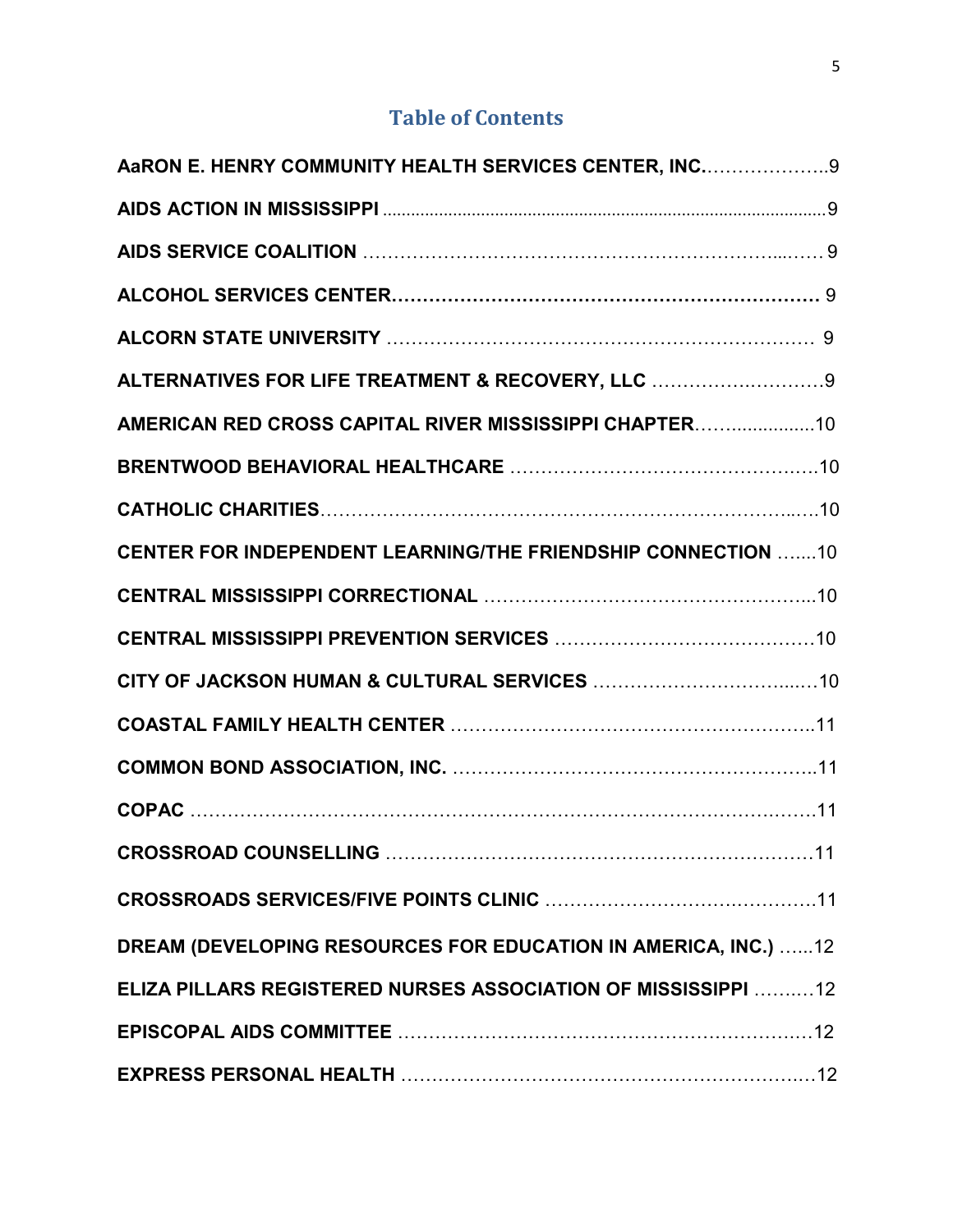| INTERNATIONAL COMMUNITY AWARENESS REDEVELOPMENT EXCHANGE,         |  |
|-------------------------------------------------------------------|--|
| JACKSON-HINDS COMPREHENSIVE HEALTH CENTER (JHCHC)  14             |  |
|                                                                   |  |
| JACKSON MEDICAL MALL FOUNDATION CARE4ME SERVICES  14              |  |
| <b>JACKSON MEDICAL MALL FOUNDATION</b>                            |  |
|                                                                   |  |
| JACKSON STATE UNIVERSITY INTERDISCIPLINARY ALCOHOL / DRUG STUDIES |  |
|                                                                   |  |
|                                                                   |  |
|                                                                   |  |
|                                                                   |  |
|                                                                   |  |
|                                                                   |  |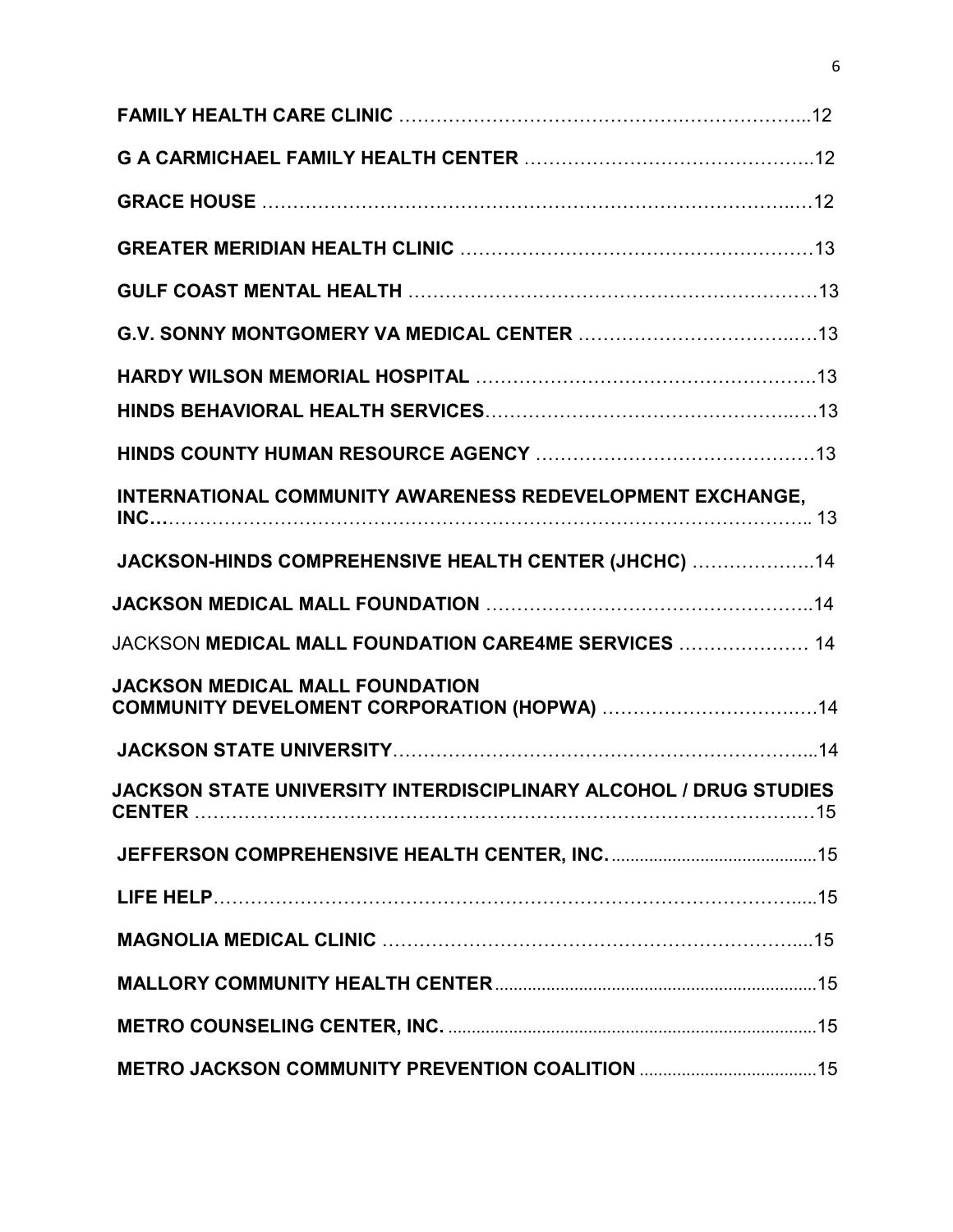| MISSISSIPPI AIDS EDUCATION AND TRAINING CENTER (AETC) 16        |  |
|-----------------------------------------------------------------|--|
|                                                                 |  |
|                                                                 |  |
|                                                                 |  |
| <b>MISSISSIPPI STATE DEPARTMENT OF HEALTH</b>                   |  |
| MISSISSIPPI STATE DEPARTMENT OF HEALTH                          |  |
| <b>MISSISSIPPI STATE DEPARTMENT OF HEALTH</b>                   |  |
| <b>MISSISSIPPI STATE DEPARTMENT OF HEALTH</b>                   |  |
| MISSISSIPPI STATE DEPARTMENT OF HUMAN SERVICES 17               |  |
|                                                                 |  |
|                                                                 |  |
| NATIONAL COUNCIL ON ALCHOLISM AND DRUGS DEPENDENS (NACADDC)17   |  |
|                                                                 |  |
|                                                                 |  |
|                                                                 |  |
|                                                                 |  |
| SOUTHEAST MISSISSIPPI RURAL HEALTH INITIATIVE, INC. (SEMRHI) 18 |  |
|                                                                 |  |
|                                                                 |  |
|                                                                 |  |
|                                                                 |  |
|                                                                 |  |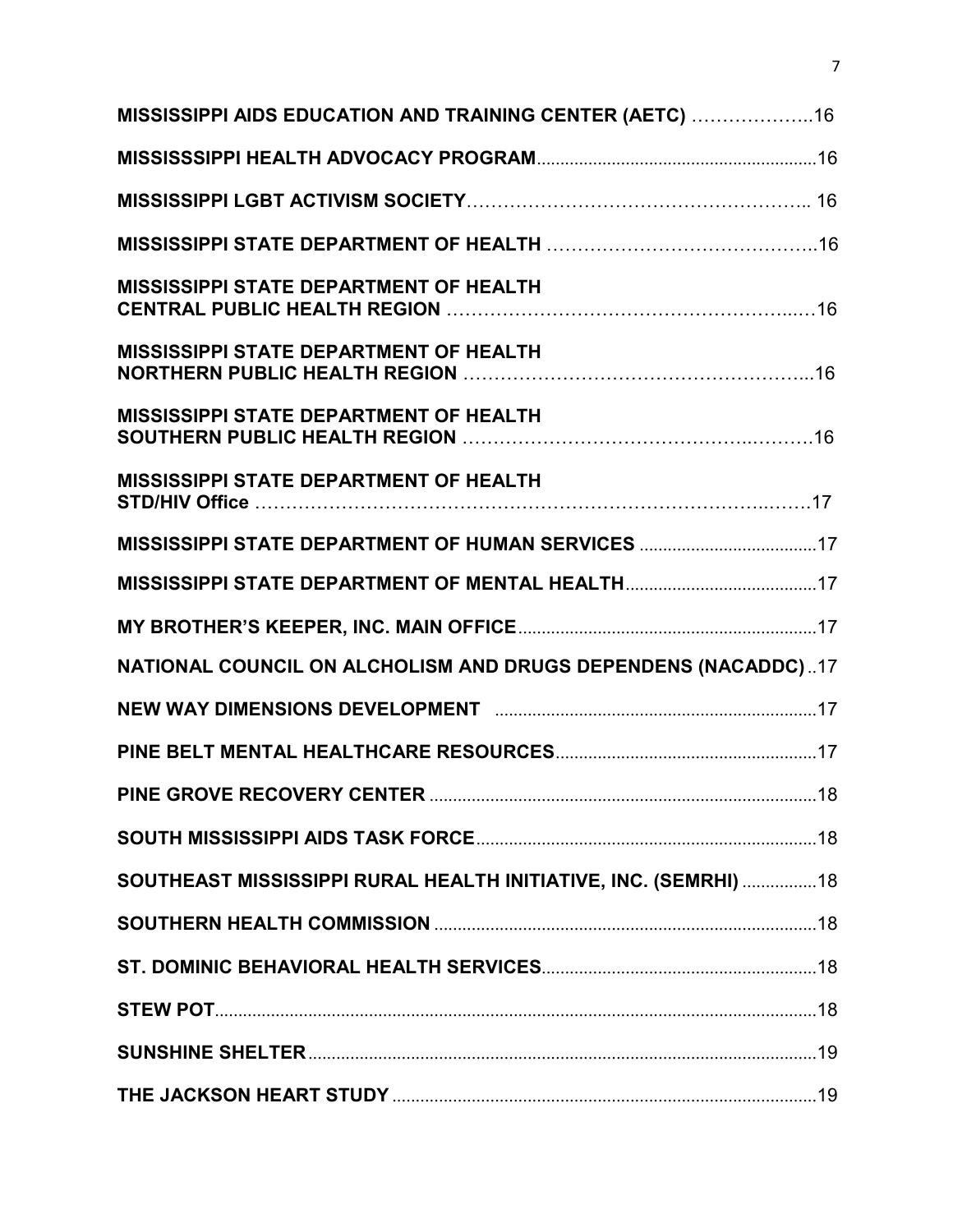| UNIVERSITY OF MISSISSIPPI MEDICAL CENTER CONSUMER HEALTH  19<br><b>EDUCATION CENTER (CHEC)</b> |  |
|------------------------------------------------------------------------------------------------|--|
|                                                                                                |  |
|                                                                                                |  |
|                                                                                                |  |
|                                                                                                |  |
|                                                                                                |  |
|                                                                                                |  |
|                                                                                                |  |
|                                                                                                |  |
|                                                                                                |  |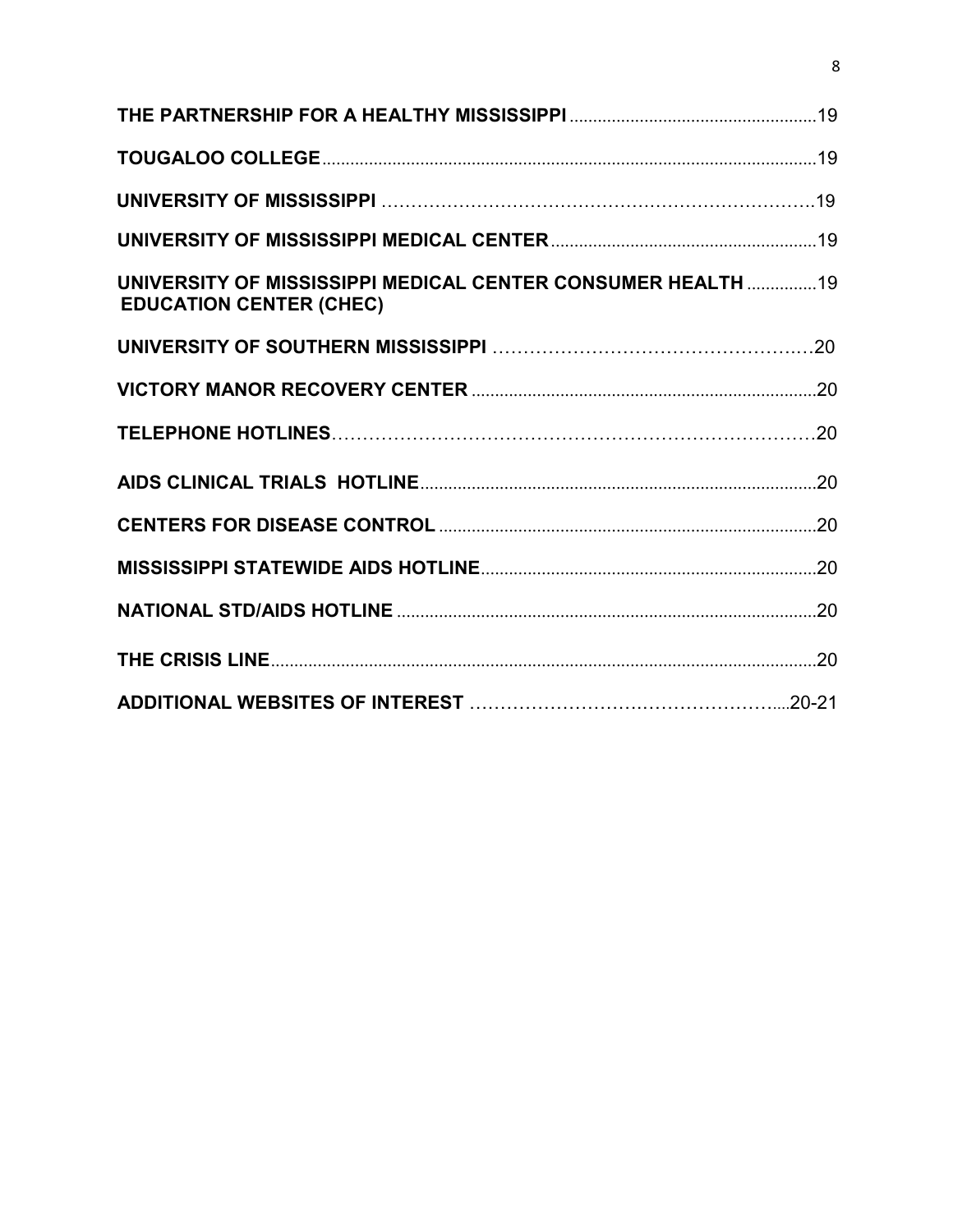#### **AARON E. HENRY COMMUNITY HEALTH SERVICES CENTER, INC.**

Main Clinic: 800 Ohio Street Clarksdale, MS 38614 Phone: 662-624-2504 Contact: Aurelia Jones-Taylor Other locations: Tunica Clinic (Tunica, MS; 662-363-3656), Batesville Clinic (Batesville, MS; 662-563-1858), M.J. Edward Clinic (Coldwater, MS 662-233-5200)

# **AIDS ACTION IN MISSISSIPPI**

931 Hwy. 80 West, Suite 2A5 Jackson, MS 39204 Phone: (601) 944-1403 Fax: (601) 944-1405 Contact: Luke Versher Email: luke.versher@aidsactionms.org

# **AIDS SERVICES COALITION**

121 College Street, Hattiesburg, MS 39401 Phone: (601) 450-4286 Fax: (601) 450-4285 Contact: Kathy Garner E-mail: asc@megagate.com

Website: www.ascms.net

# **ALCOHOL SERVICES CENTER**

950 N. West St. Jackson, MS 39202 Phone: (601) 948-6220 Fax: (601) 948-6244 Contact: Sheba L. Borden Email: msslborden@ll.com Website:www.alcoholservices.org

#### **ALCORN STATE UNIVERSITY (students that attend ASU only)**

Felix H. Dunn Health Center 1000 ASU Drive 779 Lorman, MS 39096 Phone: (601) 877-6460 Contact: Dorothy Jackson

#### **ALTERNATIVES FOR LIFE TREATMENT & RECOVERY, LLC**

500 East Woodrow Wilson Drive, Building D Jackson, MS 39216 Phone: (601) 362-3131 Fax: (601) 362-3339 Contact: Morenik Dunbar Email: Morenik@altrjackson.com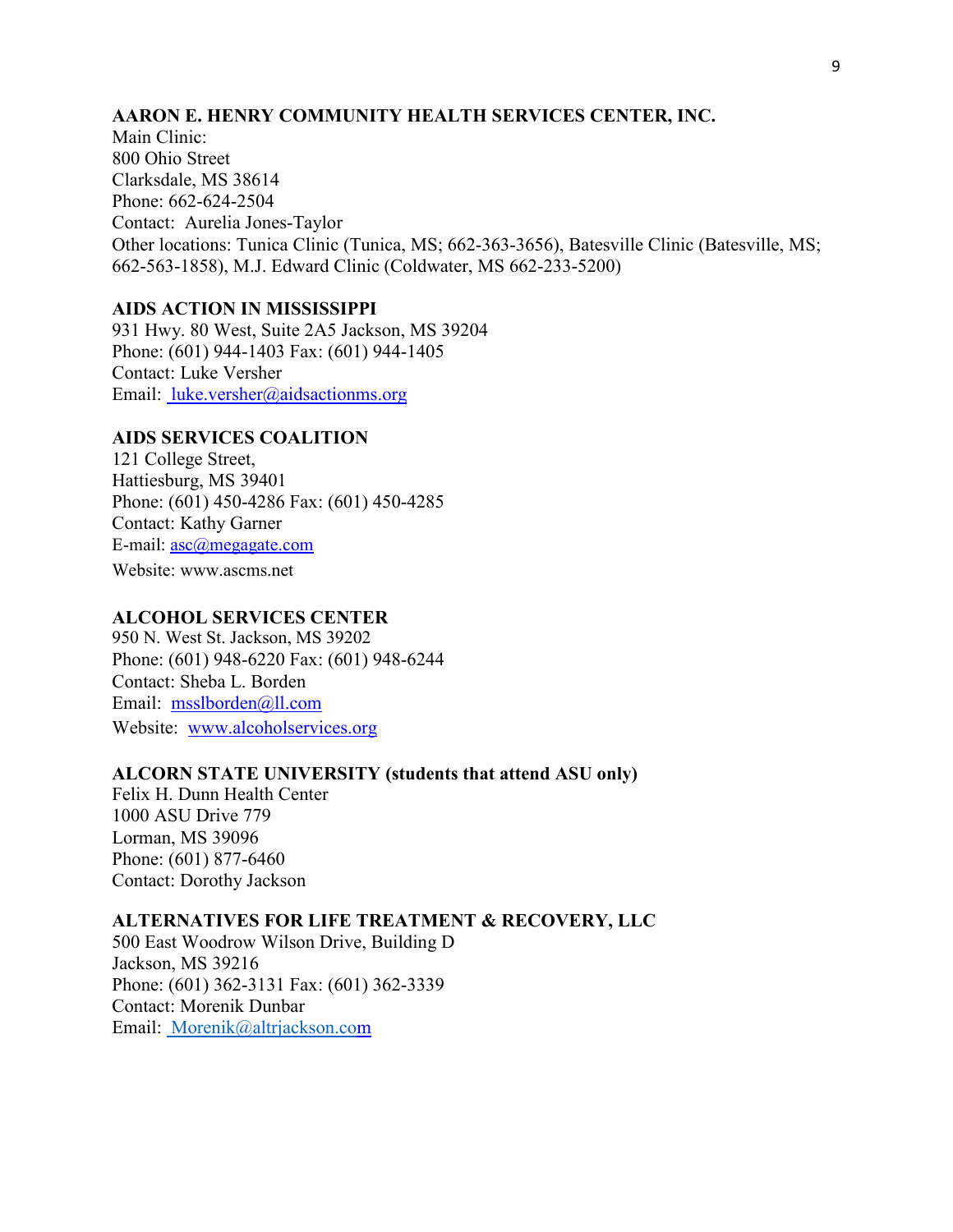#### **AMERICAN RED CROSS CAPITAL RIVER MISSISSIPPI CHAPTER AIDS / STD EDUCATION SERVICES**

9 River Bend PL Suite 100 Flowood, MS 392232 Phone: (601) 353-5442 Ext. 101 Fax: (601) 353-5460

# **BRENTWOOD BEHAVIORAL HEALTHCARE**

3531 East Lakeland Drive Flowood, MS 39232 Phone: (601) 936-2024 Toll Free 800-836-4004 Fax: (601) 936-7818 Contact: Paula Dalryonple

# **CATHOLIC CHARITIES**

850 E River Pl Jackson, MS 39202 Phone: (601) 366-0222 Contact: Laverne Bass E-mail: laverne.bass@catholiccharitiesjackson.org

# **CENTER FOR INDEPENDENT LEARNING/THE FRIENDSHIP CONNECTION**

1480 Raymond Road, Jackson, MS 39204 P. O. Box 31564, Jackson, MS 39206 Phone: (601) 373-1533 Fax: (601) 373-6877 Contact: Terri Micou-Smith E-mail: cil1480@bellsouth.net

# **CENTRAL MISSISSIPPI CORRECTIONAL CENTER**

P.O. Box 88550 Pearl, MS 39288 Phone: (601) 932-2880

# **CENTRAL MISSISSIPPI PREVENTION SERVICES**

2406 Grove Street or 920 Shannon Ally Vicksburg, MS 39181 Phone: (601) 631-0102 Fax: (601) 631-0131, 601-619-4448 Contact: Joseph Johnson E-mail: jdjohnson77@yahoo.com

# **CITY OF JACKSON HUMAN & CULTURAL SERVICES**

1000 Metro Center Dr. Suite 101, P.O. Box 17 Jackson, MS 39205 – 0017 Phone: (601) 960-0335 Fax: (601) 960-1572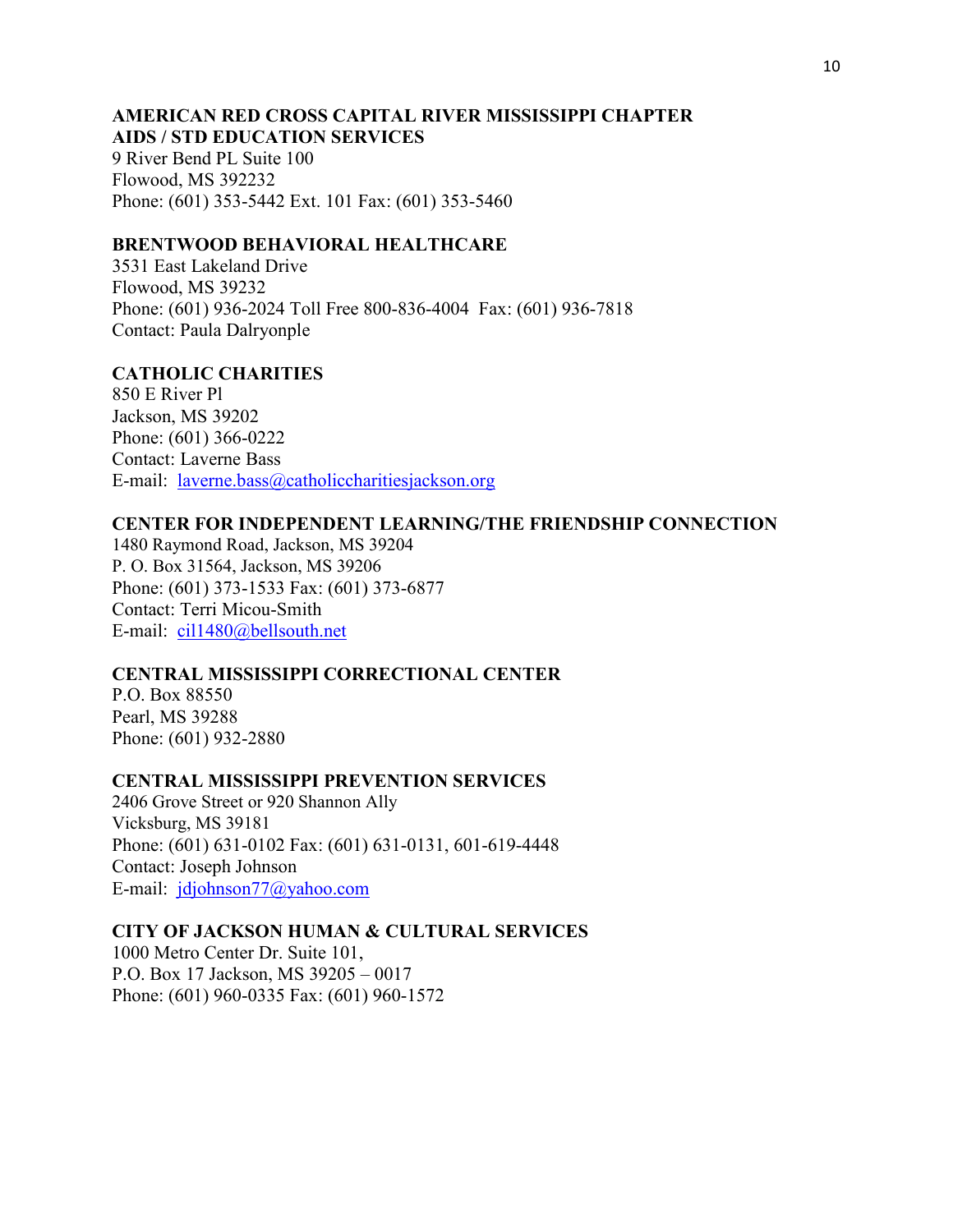# **COASTAL FAMILY HEALTH CENTER**

Main Clinic: 715 A Division Street Biloxi, MS 39530 228-374-4991 Contact: Angel Greer Other locations: D'Iberville Clinic (D'Iberville, MS; 228-392-4153), Moss Point Clinic (Moss Point, MS; 228-474-9511), Saucier Clinic (Saucier, MS;228-832-7223), Pass Christian Clinic (Pass Christian, MS; 228-452-6284), Bay St. Louis Clinic(Bay St. Louis, MS; 228-463-9666), Gulfport Clinic (Gulfport, MS; 228-864-0003), Leakesville Clinic(Leakesville, MS; 601-394- 2381), Vancleave Clinic (Vancleave, MS; 228-826-4711), and State Line Clinic (State Line, MS; 601-848-7912)

#### **COMMON BOND ASSOCIATION, INC.**

836 Medical Plaza or 855 S Plaza Jackson, MS 39204 Phone: (601) 371-6851 Fax: (601) 373-9884 or 601-456-4132 Contact: Randy Adams Email Randy@commonbondassociation.org

# **COPAC INC.**

**Main Office**  3949 Hwy 49, Brandon, MS 39047

Outpatient 5352 Hwy. 25 Suite 1650 3949 Hwy. 43 N. Brandon, MS 39047 Flowood, MS 39232 Contact: Bernard Matherne E-mail: info@copacms.com Website: www.copacms.com

Phone: (601) 829-2500 Toll Free 1- 800-446-9727 Fax: (601) 829-4278

# **CROSSROAD COUNSELING**

103 Fairmont St. Clinton, MS 39056 (601) 351-9877

#### **CROSSROADS SERVICES/FIVE POINTS CLINIC (MSDH)**

350 W. Woodrow Wilson Jackson, MS 39213 Phone: (601) 432-2-3237 Fax: (601) 987-5595 Contact: Lynell Bolden E-mail: Lynell.Bolden@msdh.state.ms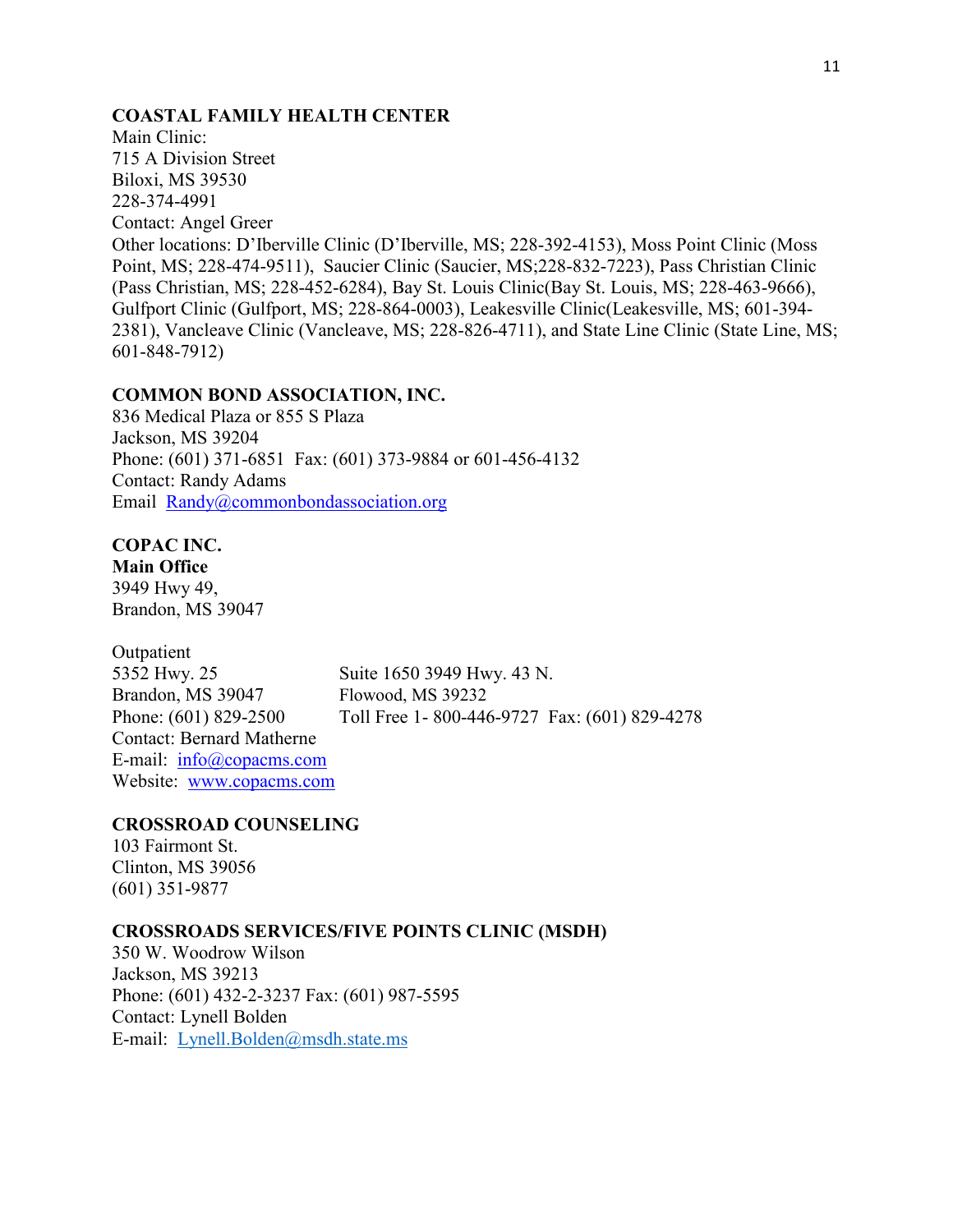# **DREAM (DEVELOPING RESOURCES FOR EDUCATION IN AMERICA, INC.)**

310 Airport Rd. Suite D Jackson, MS 39208 Phone: (601) 933-9199 Toll Free 1-800-233-7326 Fax: (601) 933–1138 or 601-933-9100 Contact: Glenda Crump E-mail:  $gerump@dreaminc.org$ 

# **ELIZA PILLARS REGISTERED NURSES ASSOCIATION OF MISSISSIPPI**

350 W. Woodrow Wilson Suite 3556 Jackson, MS 39213 Contact: Renee Williams

#### **EPISCOPAL AIDS COMMITTEE**

4419 Broadmeadow St. P.O. Box 55803 Jackson, MS 39206 Phone: (601) 713-0540

#### **EXPRESS PERSONAL HEALTH**

Jackson Medical Mall-Third Floor Phone: (601) 984-2710 or (601) 815-5861

#### **FAMILY HEALTH CARE CLINIC**

P.O. Box 24116 1551 West Government St. Brandon, MS 39042 Phone: (601) 825-3163 Fax: (601) 825-7893 Administration Office: (601) 825-7280 Other locations: Brookhaven-601-823-1710; Calhoun City-662-628-8267; Columbia-601-736- 6877; Flowood-601-936-3485; Grenada-662-227-0187; Meadville-601-384-3720; Mendenhall-601-847-3306; Monticello-601-587-4492; New Hebron-601-694-2116; Pearl-601-936-3833; Pleahactchie-601-854-6805; Prentiss-601-792-2078; Raleigh-601-782-9919; Tylertown-601- 876-3858; Water Valley-662-473-2547; Winona-662-283-2505; Woodville-601-888-3518

# **G A CARMICHAEL FAMILY HEALTH CENTER**

1668 West Peace St. Canton, MS 39046 Phone: (601) 859-5213 Fax: (601) 859-8771 Contact: Dr. James Coleman E-mail: jcoleman@gacfhc.org Other location: Yazoo City Clinic (Yazoo City, MS; 662-746-6532)

#### **GRACE HOUSE**

P.O. Box 68924, 236 Millsaps Ave. Jackson, MS 39202 Phone: (601) 353-1038 Fax: (601) 352-5128 Contact: Stacy Howard E-mail: showard@gracehouse.ms.org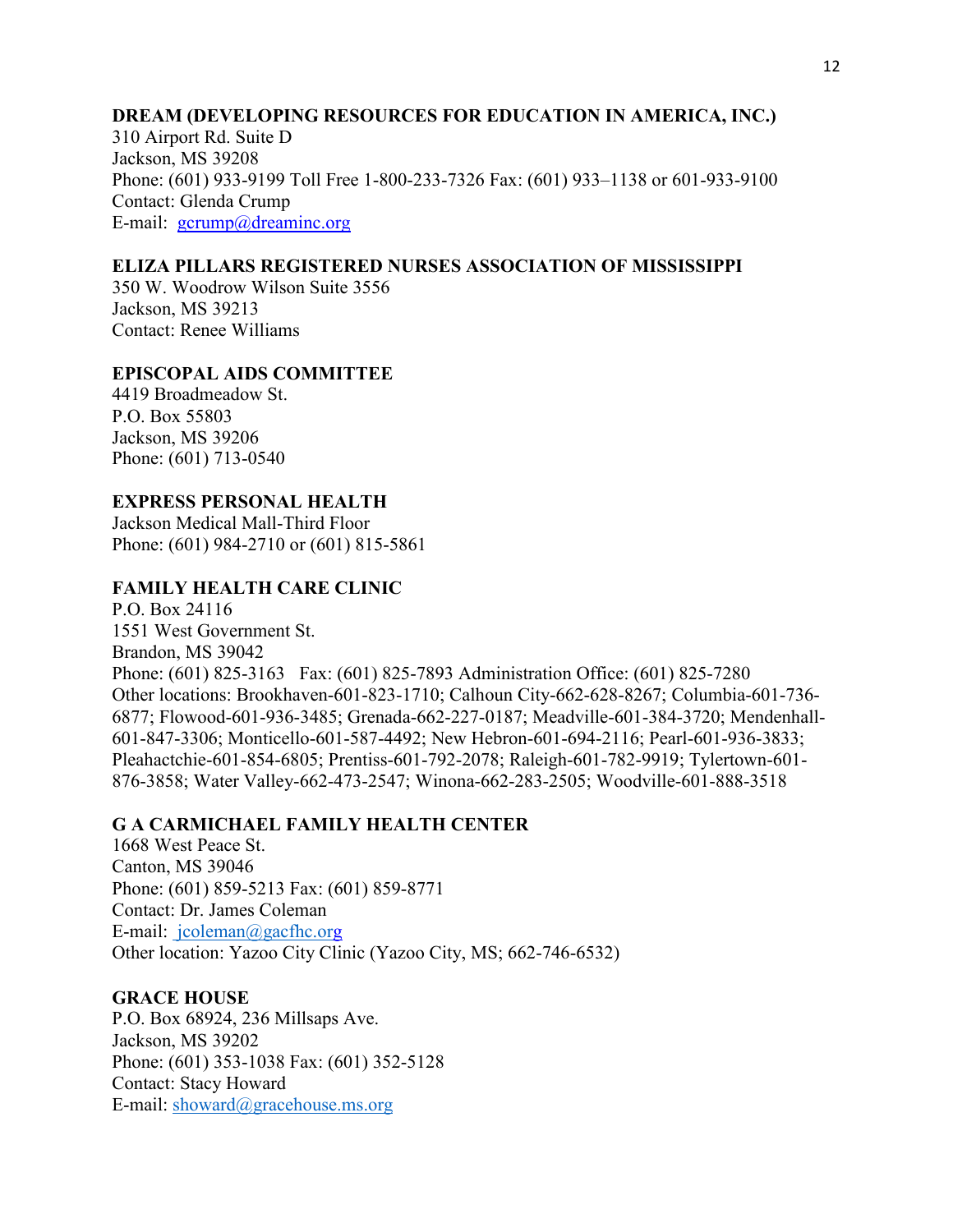# **GREATER MERIDIAN HEALTH CLINIC, INC**.

2701 Davis Street Meridian, MS 39301 Phone: (601) 693-0118 Fax: (601) 965-0324 Contact: Debra Graham

#### **GULF COAST MENTAL HEALTH**

1600 Broad Ave. Gulfport, MS 39501 – 3603 Phone: (228) 863 – 1132 Fax: (228) 865–1700 / 800–681–0798 Contact: Lisa Cain E-mail: lcrain@gcmhc.com

#### **G.V. SONNY MONTGOMERY VA MEDICAL CENTER**

1500 E. Woodrow Wilson Ave. Jackson, MS 39216 – 5199 Phone: (601) 364-1254 Toll Free 1-800-949-1009 ext. 1254 Fax: (601) 364-1298

# **HARDY WILSON MEMORIAL HOSPITAL**

**Emergency Department** 233 Magnolia St. Hazlehurst, MS 39083 Phone: (601) 894-4541 Contact: Lisa Erwin

#### **HINDS BEHAVIORAL HEALTH SERVICES**

969 Lakeland Dr. or 3450 Hwy 80, Jackson, MS 39216 Phone: (601) 321-2400

#### **HINDS COUNTY HUMAN RESOURCE AGENCY**

258 Maddox Road Jackson, MS 39212 Phone: (601) 923-3930

#### **INTERNATIONAL COMMUNITY AWARENESS REDEVELOPMENT EXCHANGE, INC.**

Jackson Enterprise Center 931 Hwy 80 West, Unit 23 Jackson, MS 39204 Contact: Kobe Carrena E-mail: ICAREINC2@aol.com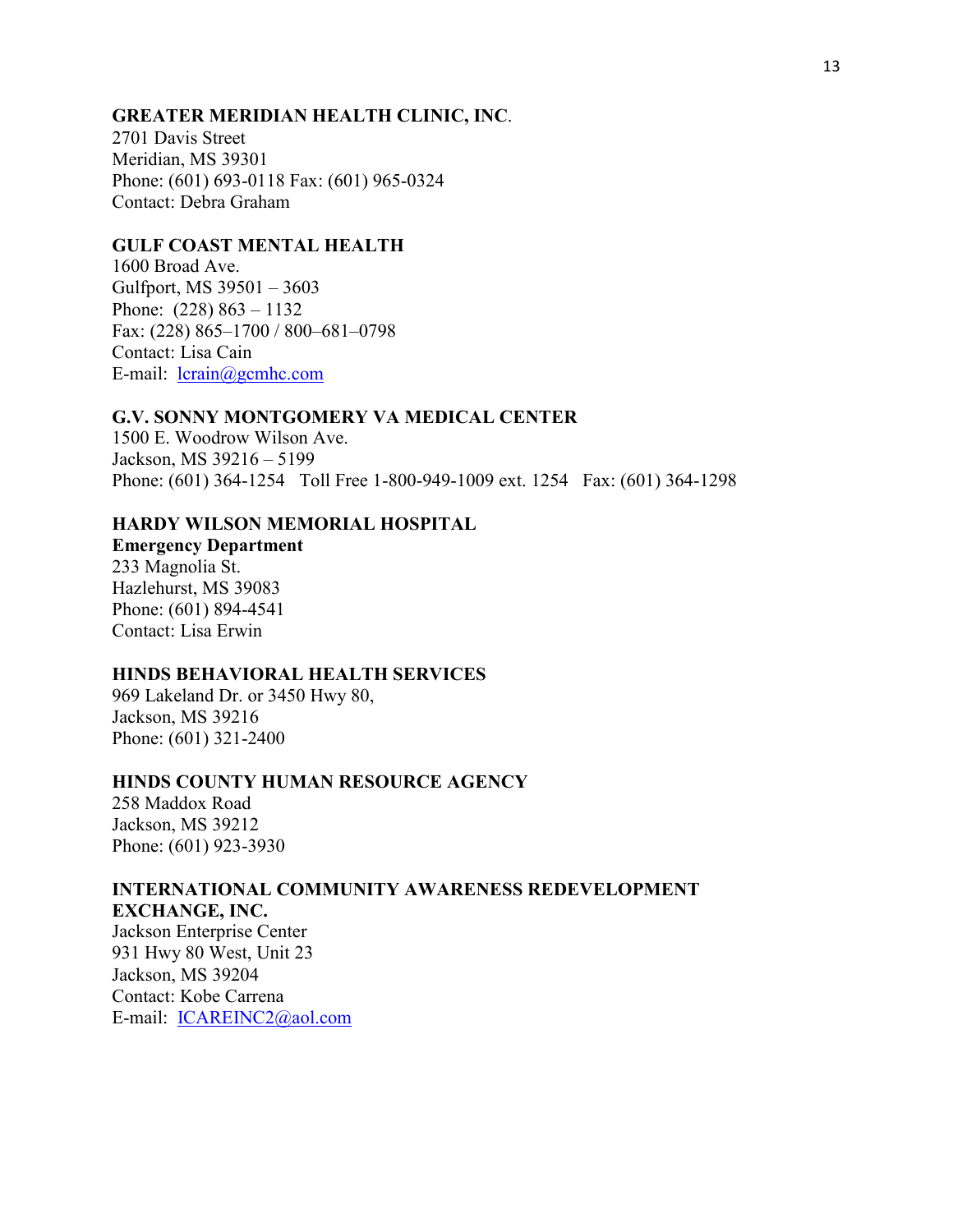# **JACKSON-HINDS COMPREHENSIVE HEALTH CENTER (JHCHC)**

#### **Main Clinic**

3502 West Northside Dr., P.O. Box 3437 Jackson, MS 39213 Phone: (601) 362-5321 ext. 1340 Fax: (601) 364-5159 Contact: Dr. Jasmin Chapman Other locations: South Clinic (Raymond Road-Jackson, MS; 601-362-5321 ext. 1704 or 1713), James Ivory Homeless Clinic (Jackson, MS; 601-362-5321 ext. 1853), and CMMC (Jackson, MS; 601-362-5321 ext. 1906), Utica (Utica, MS; 601-362-5321 ext. 1603 ), Jackson Medical Mall Clinic (Jackson, MS; 601-362-5321 ext. 1447), Copiah Comprehensive Clinic (Hazlehurst, MS; 601-362-5321 ext. 1513), Vicksburg Clinic (Vicksburg, MS; 601-362-5321 ext. 1801), and Edwards Clinic (Edwards, MS; 601-852-4315)

#### **JACKSON MEDICAL MALL FOUNDATION**

350 W Woodrow Wilson, Suite 101 Jackson, MS 39213 Phone: (601) 982-8467 Fax: (601) 982-8468 Contact: Primis Wheeler pwheeler@Jacksonmedicalmall.org

# **JACKSON MEDICAL MALL FOUNDATION CARE4ME SERVICES**

**The SPOT (Safe Place Over Time) 5voices@6 Test to Know (TTK) Speak Your Truth**  350 W Woodrow Wilson, Suite 101 Jackson, MS 39213 Phone: (601) 982-8467 Fax: (601) 982-8468 Contact: Juanita Davis jdavis@Jacksonmedicalmall.org

# **JACKSON MEDICAL MALL FOUNDATION COMMUNITY DEVELOMENT CORPORATION HOUSING OPPORTUNITIES FOR PERSONS WITH AIDS (HOPWA)**

350 W. Woodrow Wilson Jackson MS 39213 Phone: 769-243-6306 Contact: Shanta Black

# **JACKSON STATE UNIVERSITY (students that attend JSU only)**

1400 J.R. Lynch St. Jackson, MS 39217 Phone: 601-979-2260 Contact: Victoria Coleman victoria.r.coleman@jsums.edu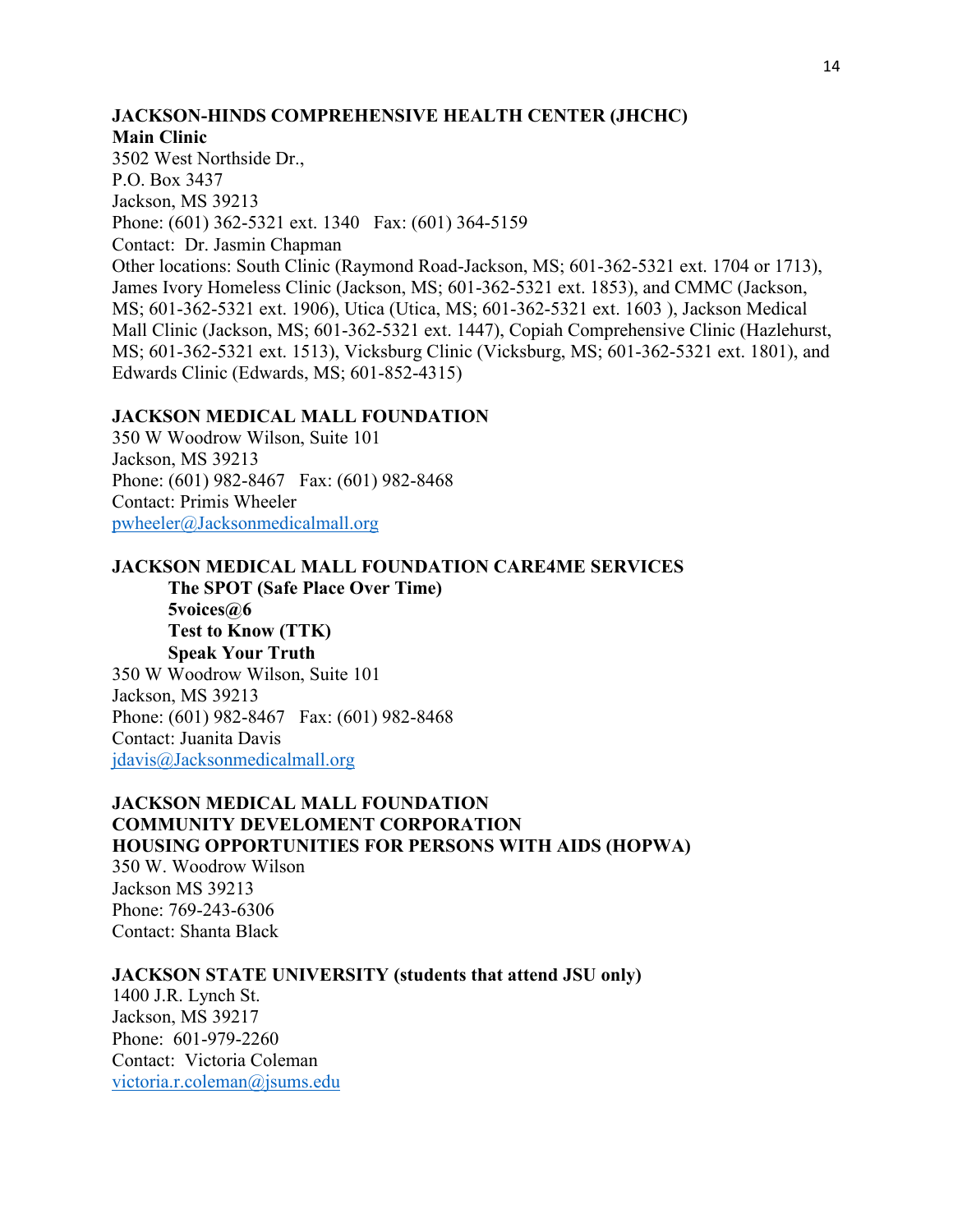#### **JACKSON STATE UNIVERSITY INTERDISCIPLINARY ALCOHOL / DRUG STUDIES CENTER**

1400 J.R. Lynch St. P.O. Box 1889 Jackson, MS 39217 Phone: (601) 979-2350 Fax: (601) 979-2499 Contact: Christopher Russell E-mail**:** christopher.russell@jsums.edu

# **JEFFERSON COMPREHENSIVE HEALTH CENTER, INC.**

225 Community Dr. P.O. Box 98 Fayette, MS 39069 Phone: (601) 786-3475 Contact: Annie Moore Other location: Natchez-601-442-4863

# **LIFE HELP**

2504 Browning Rd. Greenwood, MS 38930 Phone: (662) 453-6211 Fax: (662) 455-5243 Contact: Madolyn Smith E-mail: MadolynSmith@Regions6- Lifehelp.orgif Website: www.region6-lifehelp.org

# **MAGNOLIA MEDICAL CLINIC**

1413 Strong Ave. Greenwood, MS 38930 Phone: (662) 459-1207 Fax: (662) 459-8724

#### **MALLORY COMMUNITY HEALTH CENTER**

17280 Hwy. 17 South P.O. Box 479 Lexington, MS 39095 Phone: (662) 834-1857 Fax: (662) 834-1859 Other locations: Canton-601-855-5275; Durant-662-653-0505; Greenwood-601-453-4522; Tchula-662-235-4731

#### **METRO COUNSELING CENTER, INC.**

911 Palmyra St. P.O. Box 706 Jackson, MS 39205 Phone: (601) 353-0502 Fax: (601) 353-0149

# **METRO JACKSON COMMUNITY PREVENTION COALITION**

350 Woodrow Wilson Ave. Suite 2200 Jackson, MS 39213 Phone: (601) 979-1197 Fax: (601) 979-8819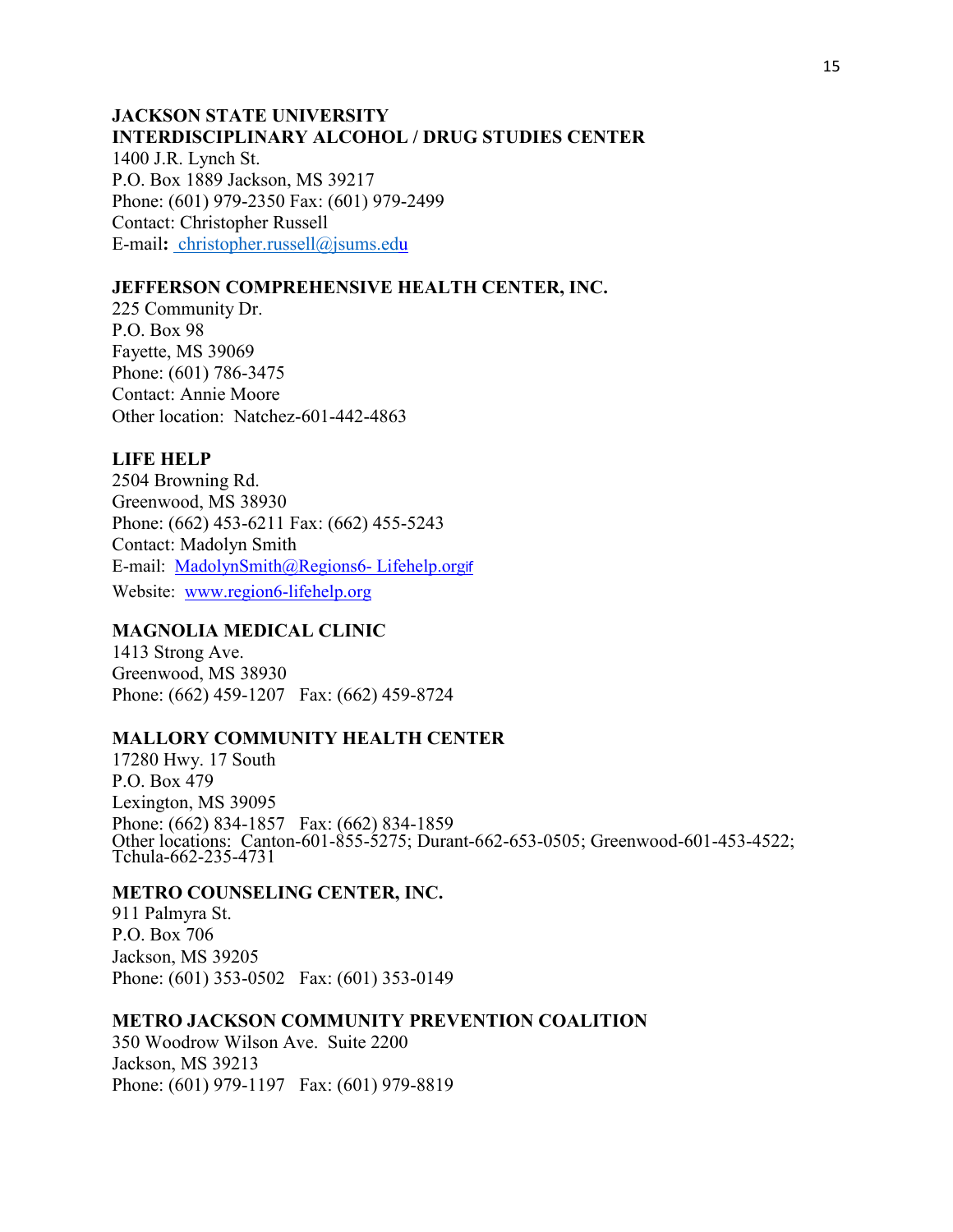#### **MISSISSIPPI AIDS EDUCATION AND TRAINING CENTER (AETC)**

2500 N. State St. Jackson, MS 39216 Phone: (601) 984 – 5542 Fax: (601) 984-5777 Contact: Mauda Monger E-mail: msiatc@umc.edu Website: https://aidsetc.org/aetc-program/mississippi-aetc

# **MISSISSSIPPI HEALTH ADVOCACY PROGRAM**

800 N. President St. Jackson, MS 39204 Phone: (601) 353-0845 Fax: (601) 353-0329 Contact: Samantha Wells

# **MISSISSIPPI LGBT ACTIVISM SOCIETY**

P.O. Box 2292 Gulfport, MS 39505-2292 Phone: (228) 831-8152 Contact Person: Paul Overstreet

# **MISSISSIPPI STATE DEPARTMENT OF HEALTH**

570 East Woodrow Wilson Drive Jackson, MS 39216 866-HLTHY4U Website: www.HealthyMS.com

# **MISSISSIPPI STATE DEPARTMENT OF HEALTH CENTRAL PUBLIC HEALTH REGION**

4800 Mcwillie Circle Jackson MS 39206 Phone: 601-981-2304

#### **MISSISSIPPI STATE DEPARTMENT OF HEALTH NORTHERN PUBLIC HEALTH REGION**

532 South Church Street Tupelo MS 38806 Phone: 662841-9015

# **MISSISSIPPI STATE DEPARTMENT OF HEALTH SOUTHERN PUBLIC HEALT REGION**

1141 Bayview Avenue, Suite 102 Biloxi MS 39530 Phone: 228436-6770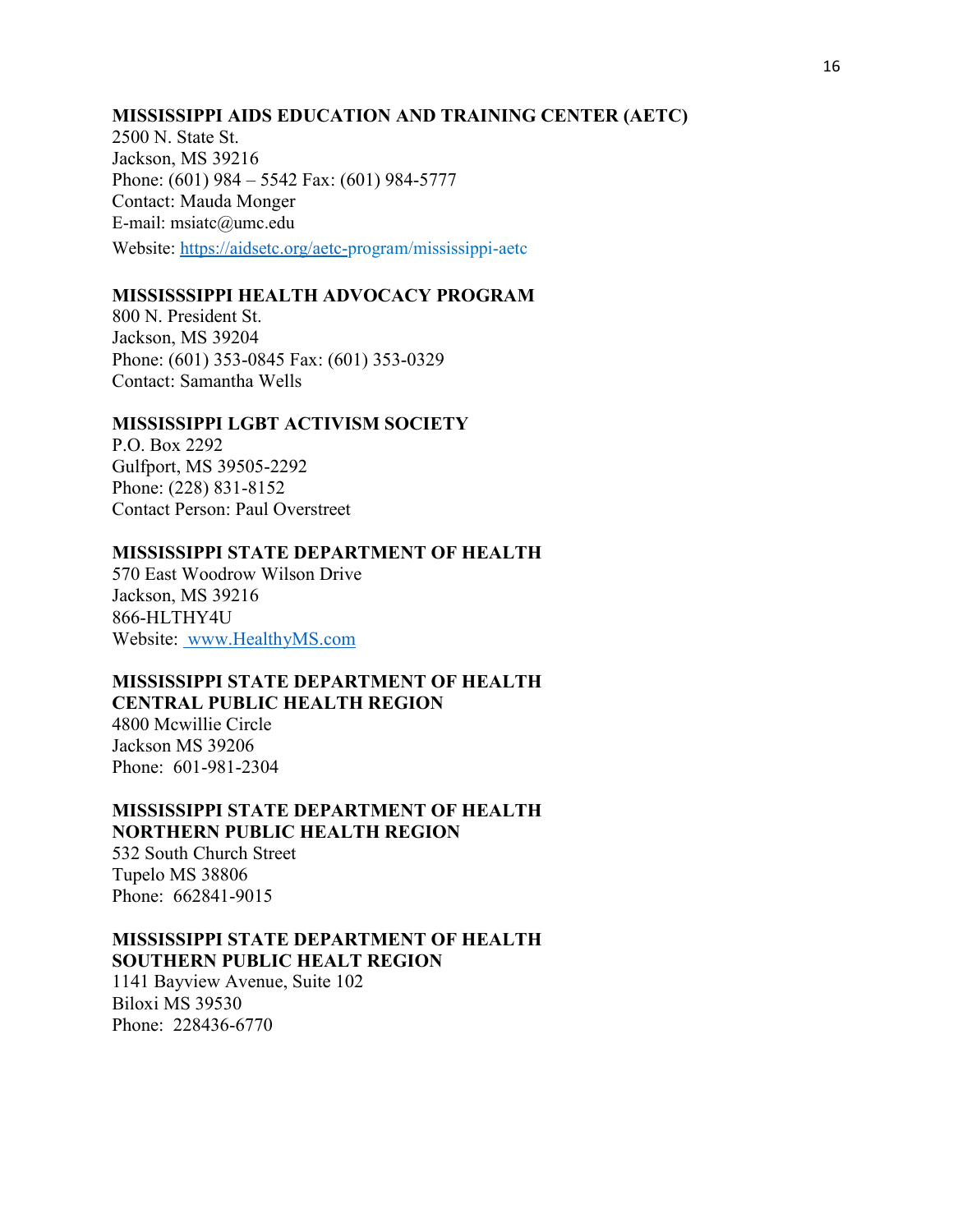# **MISSISSIPPI STATE DEPARTMENT OF HEALTH STD/HIV Office**

570 E. Woodrow Wilson Ave. Suite 350 Jackson, MS 39215 Phone: (601) 576-7723 Fax: (601) 576-7909 Website:www.HealthyMS.com

#### **MISSISSIPPI STATE DEPARTMENT OF HUMAN SERVICES**

750 N. State St. Jackson, MS 39204 Phone: (601) 359-4768 / (601) 359-4770 (Community Services)

#### **MISSISSIPPI STATE DEPARTMENT OF MENTAL HEALTH**

Robert E. Lee Building 239 N. Lamar St. Jackson, MS 39201 Phone: (601) 359-1288 Fax: (601) 359-6295

#### **MY BROTHER'S KEEPER, INC. Main Office**

407 Orchard Park Ridgeland, MS 39157 Phone: (769) 216-2455 Fax: (769) 257-7721 Contact: Dr. June Gipson Email: jgipson@mbk-inc.org Other Locations: MBK South Gulfport-228-896-5516; MBK South Hattiesburg-601-582-0031

#### **NATIONAL COUNCIL ON ALCHOLISM AND DRUG DEPENDENCE OF CENTERAL MS, INC. (NCADDC)**

5846 Ridgewood Rd., Suite C-101 Jackson, MS 39211 Phone: (601) 899-5880 Fax: (601) 899-5548 Contact: Jenny Crutchfield E-mail: jenny@ncaddenms.org

Website: www.ncaddcenms.org

#### **NEW WAY DIMENSIONS DEVELOPMENT**

916 Inge St. Jackson, MS 601-969-9856

#### **PINE BELT MENTAL HEALTHCARE RESOURCES**

103 S. 19<sup>th</sup> Ave. Box 18679 Hattiesburg, MS 39403 Phone: (601) 544-4641 Fax: (601) 582-1607 Contact: Christy Drake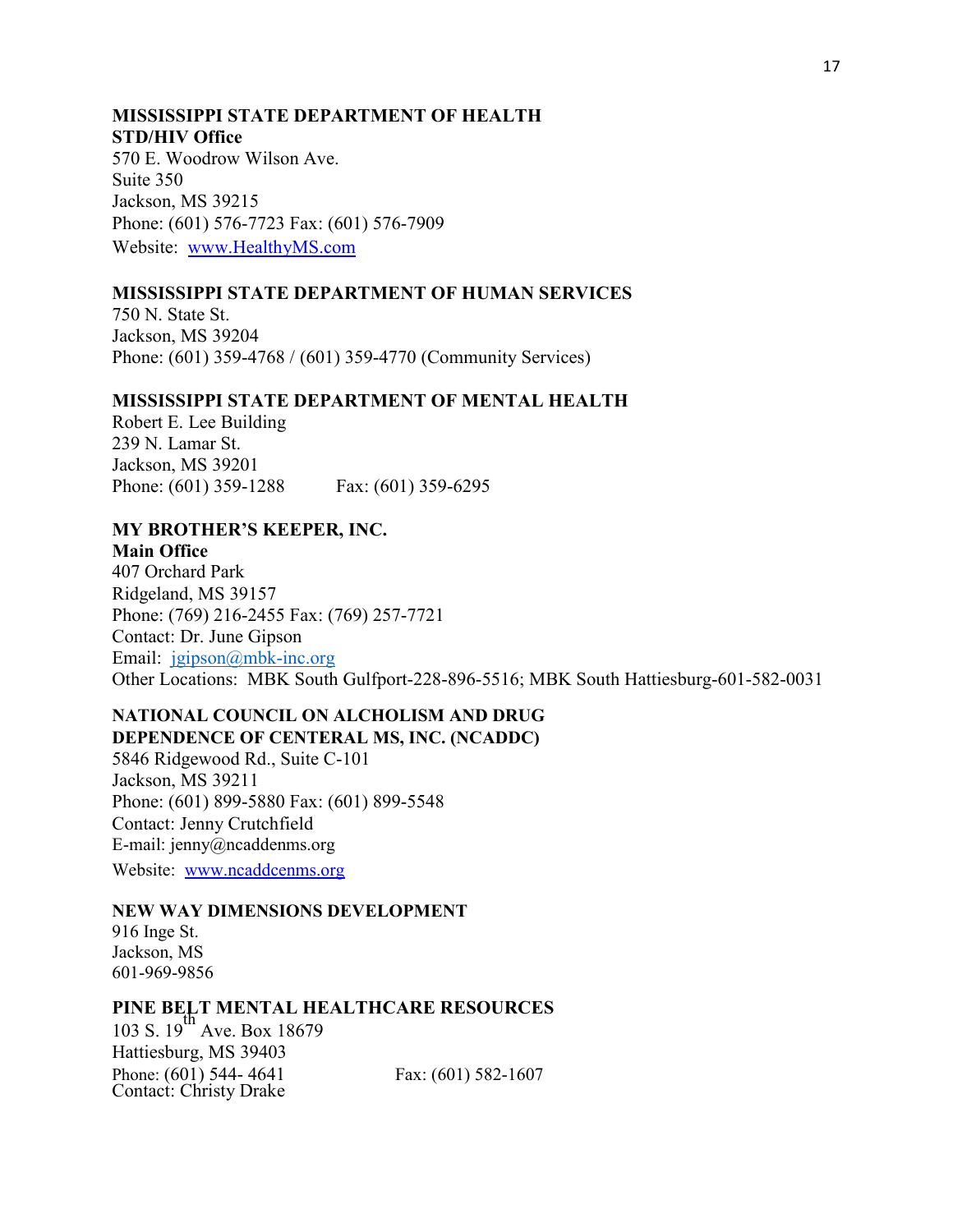#### **PINE GROVE BEHAVIOURAL HEALTH AND ADDICTION SERVICES**

2255 Broadway Dr. P.O. Box 16389 Hattiesburg, MS 39402

Phone: (601) 288-2273 Toll Free 1- 888-574- 4673 Fax: (601) 288-4898

#### **SOUTH MISSISSIPPI AIDS TASK FORCE**

2756 Fernwood Rd. Biloxi, MS 39535 Phone: (228) 385-1214 Contact: Brandi Clark

#### **SOUTHEAST MISSISSIPPI RURAL HEALTH INITIATIVE, INC. (SeMRHI)**

#### **Main Clinic**

62 Old Airport Rd. P.O. Box 1706 Hattiesburg, MS 39401 Phone: (601) 582-2619 / (601) 582- 3373 Contact: Tonya Green Other locations: Women's Health Center Clinic(Hattiesburg, MS; 601-544-4550), Minor Care Center (Hattiesburg, MS; 601-450-3030), New Augusta Clinic (New Augusta, MS; 601-964- 8391), Lumberton Clinic (Lumberton, MS; 601-769-4215), N.R. Burger School and Community Clinic (Hattiesburg, MS; 601-450-0805), Hattiesburg High School and Community Clinic (Hattiesburg, MS; 601-450-0310), and Picayune Clinic(Picayune, MS; 601-251-3500)

#### **SOUTHERN HEALTH COMMISSION**

220 S Broadway St. P.O. Box 293 Greenville, MS 38702 Phone: (662) 334-3349 Fax: (662) 334-3373

#### **ST. DOMINIC BEHAVIORAL HEALTH SERVICES**

**North Campus** 969 Lakeland Dr. Jackson, MS 39216 Phone: (601) 200-3990 Toll Free 1-800-632-5907 Fax: (601) 200-3098

#### **STEW POT**

1100 West Capitol St. Jackson, MS 39203 Phone: (601) 353-2759 Fax: (601) 353-7071 Contact: Stacey Howard Website:www.stewpot.org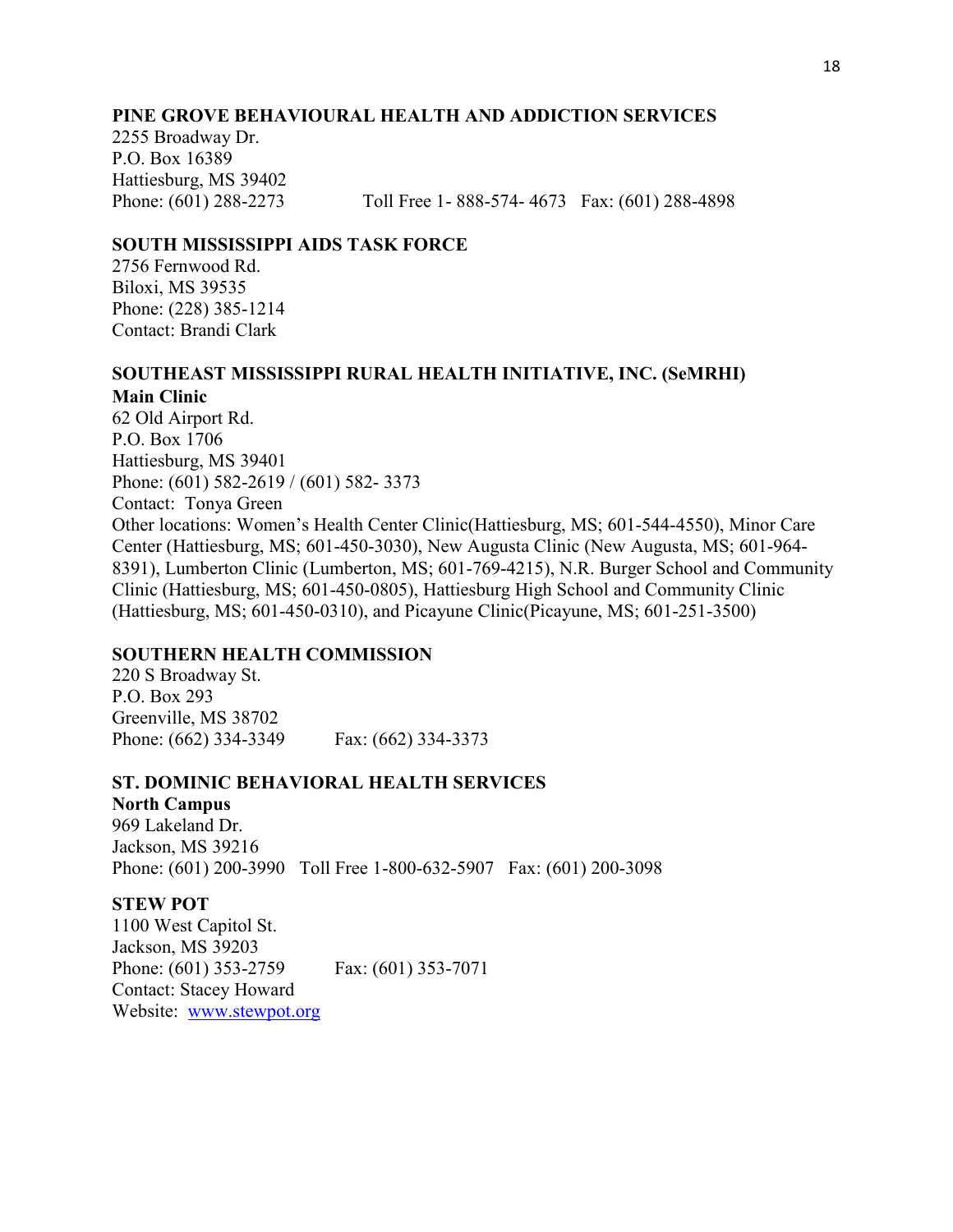#### **SUNSHINE SHELTER**

409 North Union St. Natchez, MS 39120 Phone: (601) 445-2223 Fax: (601) 445-2294

# **THE JACKSON HEART STUDY**

350 Woodrow Wilson Ave. Suite 701 Jackson, MS 39213 Phone: (601) 815-5050 / 5051 Fax: (601) 815-5050 Contact: Dr. Adolfo Correa

#### **THE PARTNERSHIP FOR A HEALTHY MISSISSIPPI**

200 Park Circle, Suite 3 Flowood, MS 39232 Phone: (601) 420-2414 Toll-Free 1-800-746-5437 Fax: (601)420-2416 Contact: Sandra Shelson Website: http://www.healthy-miss.org

# **TOUGALOO COLLEGE**

#### **Owens Health and Wellness Center**

500 West County Line Rd. Tougaloo, MS 39174 Phone: (601) 977-6160 / (601) 977-4493 Contact: Felicia Whittington Kent E-mail: fwhittington@tougaloo.edu

#### **UNIVERSITY OF MISSISSIPPI (student that attend Ole Miss only)**

225 V.B. Harrison Health Center University, MS 38677 Phone: 662-915-7274

#### **UNIVERSITY OF MISSISSIPPI MEDICAL CENTER**

2500 North State St. Jackson, MS 39216 Phone: (601)815-6285 24 Hrs.

# **UNIVERSITY OF MISSISSIPPI MEDICAL CENTER Consumer Health Education Center (CHEC)**

350 Woodrow Wilson Ave. Ste. 5258 Jackson, MS 39213 (601) 815-8662 Contact: Shameka Robinson Email: ccrobinson@umc.edu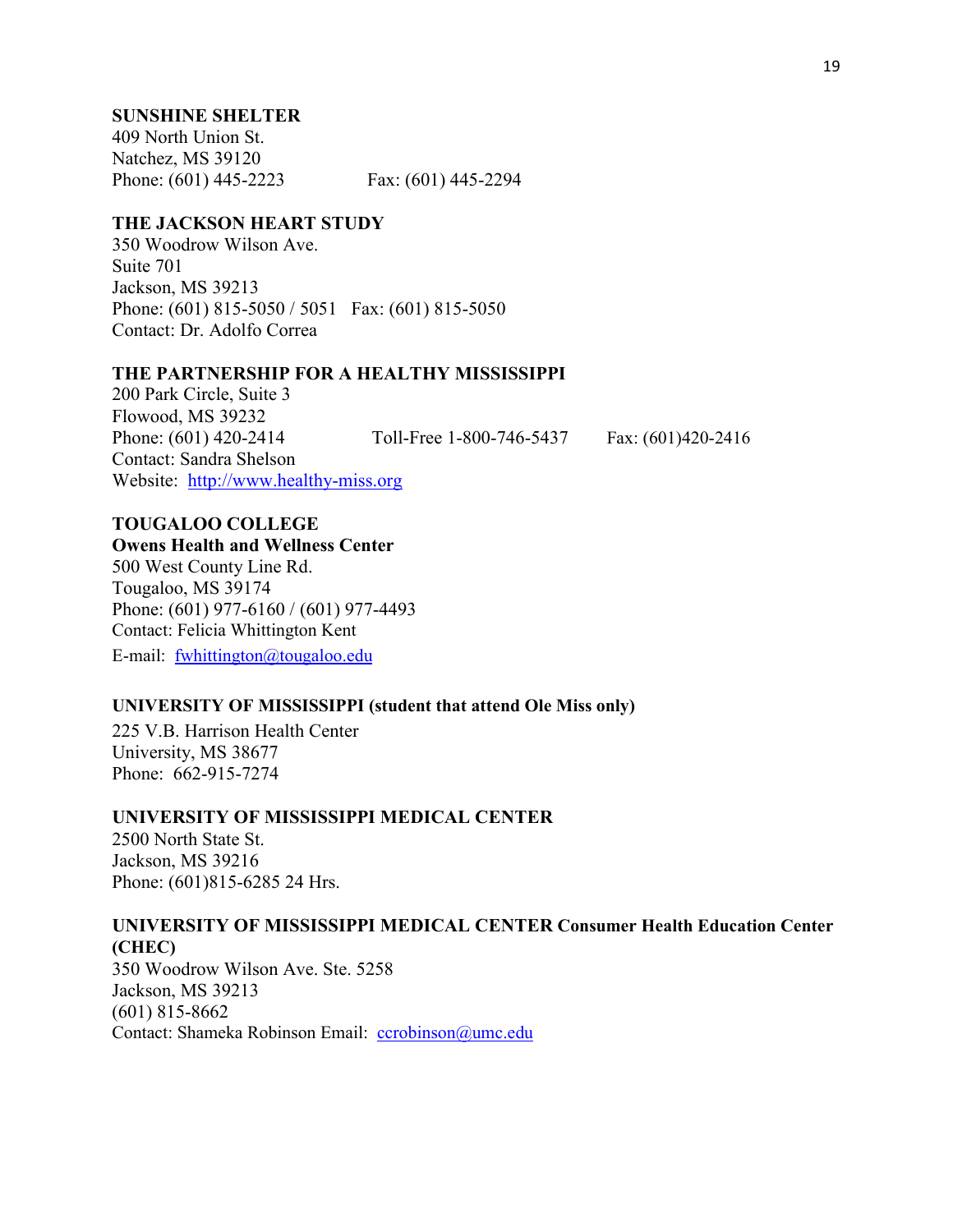# **UNIVERSITY OF SOUTHERN MISSISSIPPI (students that attend USM only)**

118 College Drive 5066 Hattiesburg, MS 39406 01-266-5340

# **VICTORY MANOR RECOVERY CENTER**

100 W. Northside Dr. P.O. Box 289 Clinton, MS 39060 Phone: (601) 924-9496 Fax: (601) 924-9495 Contact: Billy Benford E-mail: verinc@maxxconnect.net

# **TELEPHONE HOTLINES**

**AIDS CLINICAL TRIALS** Hotline 800 -742 -5877

**CENTERS FOR DISEASE CONTROL** PUBLIC INFORMATION LINE 800 -311 -3435

#### **MISSISSIPPI DEPARTMENT OF MENTAL HEALTH 1-877-210-8513**

**MISSISSIPPI STATEWIDE AIDS HOTLINE** 800 -826-2961

# **NATIONAL STD/AIDS HOTLINE**

800 -CDC -INFO (1-800-232-4636) 888 -232-6348 (TTY -10 AM- 10 PM, M- F)

# **THE CRISIS LINE**

601-713-4358

#### **ADDITIONAL WEBSITES OF INTEREST**

**American Social Health Association www.asha**sexualhealth**.org**

**Centers for Disease Control and Prevention www.cdc.gov/hiv**

**Community Health Center http://mphca.com/community-healthcenters/browse**

**County Health Departments https://msdh.ms.gov/msdhsite/\_static/19,0,166.html**

**I Wanna Know (Teen Website) www.iwannaknow.org**